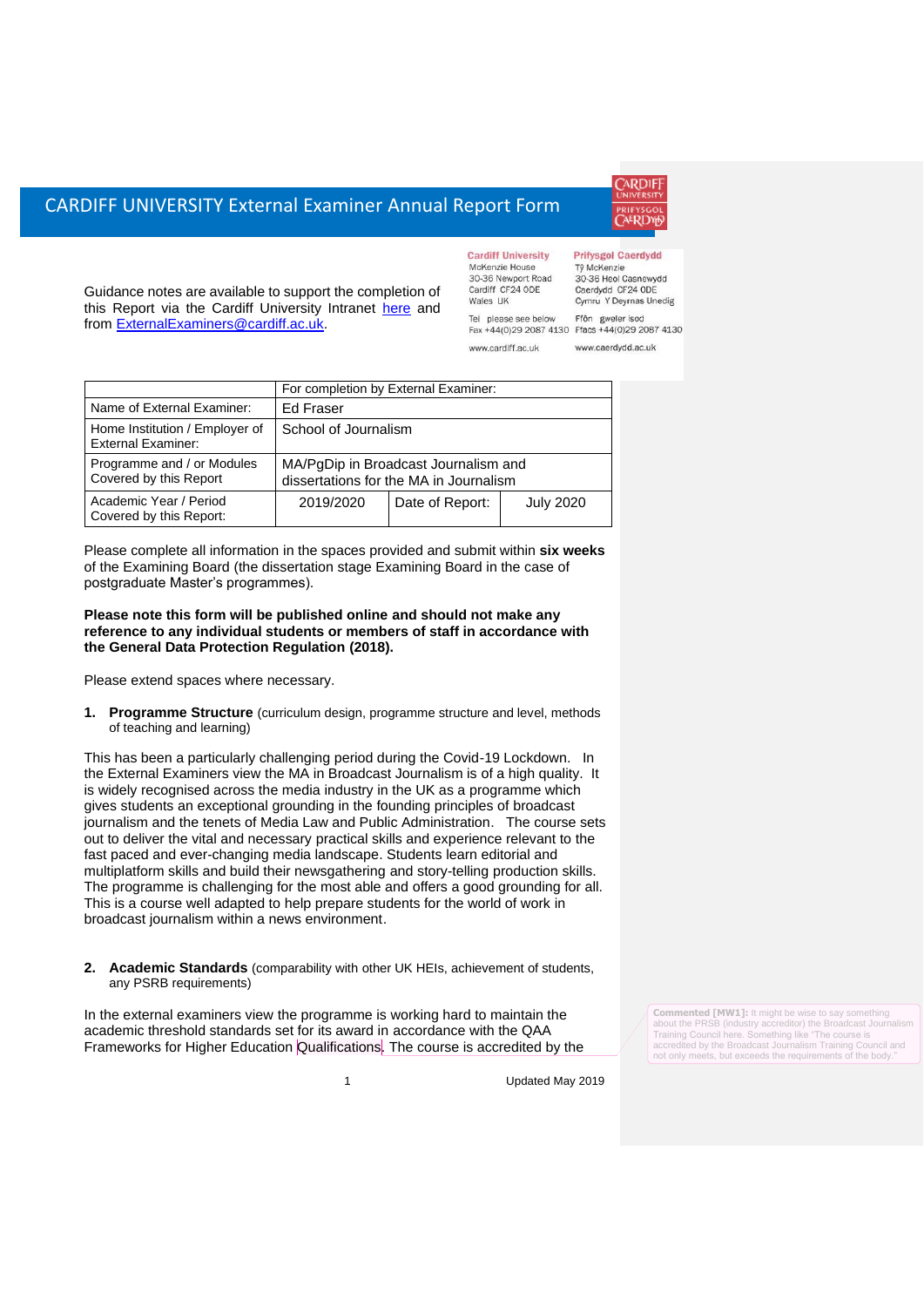Broadcast Journalism Training Council and not only meets, but appears to exceed the requirements of the body. Cardiff is exceptionally well-respected across the media industry. The student intake should be of the highest calibre and be representative of the diversity of modern Britain. Prospective journalists with strong skills, good values and good character remain vital to the lifeblood of the media in the UK. The course takes students with varied level of ability and potential and helps them all make real progress. There is a mix of final attainment levels – some at the very highest level and nearly all with good competence.

**3. The Assessment Process** (enabling achievement of aims and learning outcomes; stretch of assessment; comparability of standards between modules of the same level)

I believe the assessment is well designed and applied.

Students are measured, assessed and the learning outcomes appear to be fairly applied. I don't believe there are any urgent issues that require review. The tutor staff appear to be committed to their work. The assessors appear adept at identifying the particular strengths and offer clear critical feedback to the students identifying the relative merits and failings in the work. Accuracy, fairness and due impartiality is assessed across the written course work and the practical production during the course. This is no easy ride for the students who are robustly critiqued should they be found wanting with poor writing, poor story choice or methodology when deemed necessary.

4. **Examination of Master's Dissertations (if applicable)** (sample of dissertations received, appropriateness of marking schemes, standard of internal marking, classification of awards) [*Where possible please complete this section following the dissertation examining* 

*board determining the final award*.]

Not Applicable

#### **5. Year-on-Year Comments**

[Previous External Examiner Reports are available from the Cardiff University Website [here.\]](https://www.cardiff.ac.uk/public-information/quality-and-standards/external-examiner-reports)

Unfortunately due to the Covid19 crisis I was unable to attend Cardiff in person. However from what I have seen online and identified the course remains robust, strong and delivering. The course provides a critical grounding for students preparing to enter newsrooms. It is important to retain the fundamentals as Cardiff does that make up the core skillset for all journalists. Accuracy, accuracy, accuracy in world which has become sadly more accustomed to fake news and identifying any nuance in any story narrative. The mastery of storytelling remains critical – without storytelling we cannot make impact. Impartiality, law for journalists, exceptional writing, good interviewing, unearthing stories and production skills. Changing systems and technical skills can always be adapted later.

I think its vital that we see some more digital work coming through from the students which has now become a fundamental bedrock of our industry underpinning much of the broadcast work. Cardiff must maintain its relevance in a fast evolving digital world. The skills in editing and stylistic made-for-platform digital content are a necessary tool in every young journalists armoury with the ability to take those skills and apply them across Facebook, Youtube, Snapchat and Instagram. I will work

2 Updated May 2019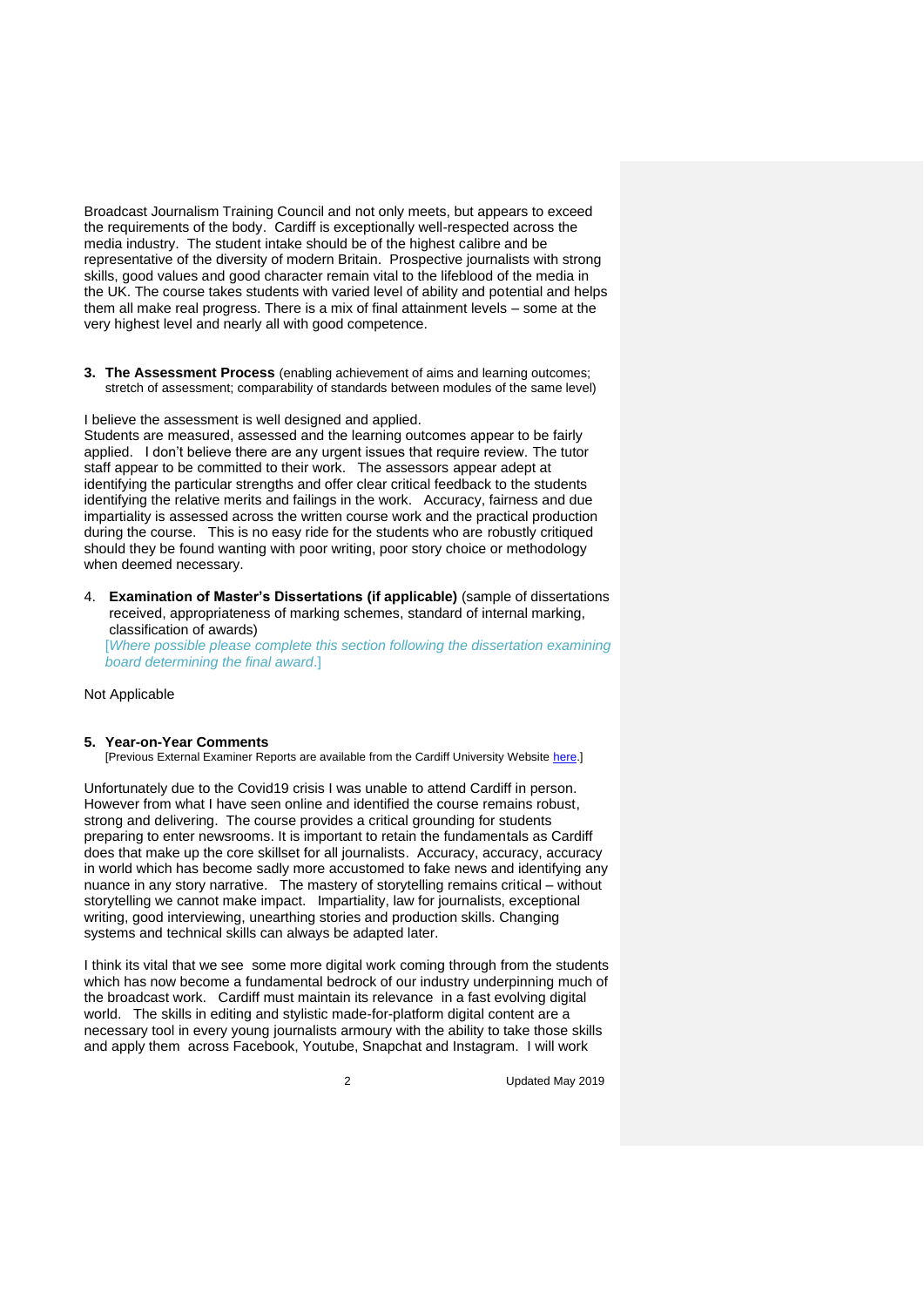with the tutor staff to ensure that the course is able to deliver those skills into the industry with fresh talent who will be the key to helping the industry develop and evolve for the future of news.

**6. Preparation for the role of External Examiner (for new External Examiners only)** (appropriateness of briefing provided by the programme team and supporting information, visits to School, ability to meet with students, arrangements for accessing work to review)

Curtailed due to Covid19 crisis with no site visit possible but full access to the course content via online portal.

**7. Noteworthy Practice and Enhancement** (good and innovative practice in learning, teaching and assessment; opportunities for enhancement of learning opportunities)

There is good range of stories the students work on with a perceptive eye for news lines. The TV packages viewed displayed a crisp and clear understanding of the vocabulary of television reporting which must have been difficult to film and structure during the Covid crisis. Radio bulletins were smartly produced and clearly scripted with good feedback from the tutor team. One of the strengths of the Cardiff programme is the specialism students choose to focus on and this should continue. This helps to develop a depth and understanding of the real world of journalism enabling students to build contacts and expertise which is essential in the world beyond. I particularly enjoyed the CJS News (May 18th) which felt professionally presented, relevant, well scripted and editorially balanced. A great team effort from the students. Again plaudits to the students and staff given the Covid-19 environment.

**8. Appointment Overview (for retiring External Examiners only)** (significant changes in standards, programme/discipline developments, implementation of recommendations, further areas of work)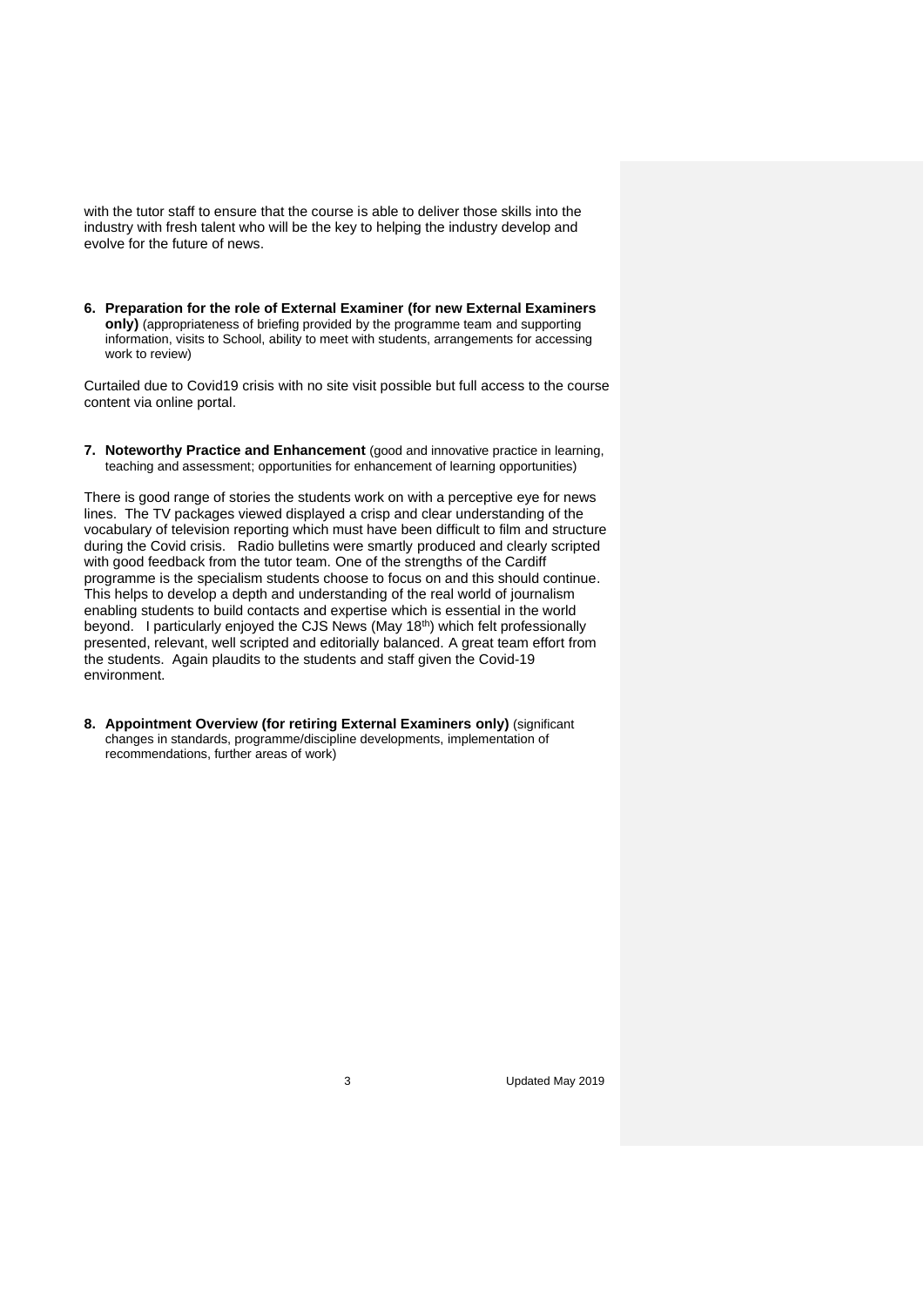## **9. Annual Report Checklist**

Please include appropriate comments within Sections 1-7 above for any answer of 'No'.

|                                     |                                                                                                                                                             | Yes<br>(Y) | No<br>(N) | N/A<br>(N/A) |
|-------------------------------------|-------------------------------------------------------------------------------------------------------------------------------------------------------------|------------|-----------|--------------|
| <b>Programme/Course information</b> |                                                                                                                                                             |            |           |              |
| 9.1                                 | Did you receive sufficient information about the Programme and<br>its contents, learning outcomes and assessments?                                          | X          |           |              |
| 9.2                                 | Were you asked to comment on any changes to the assessment<br>of the Programme?                                                                             |            | X         |              |
|                                     | <b>Commenting on draft examination question papers</b>                                                                                                      |            |           |              |
| 9.3                                 | Were you asked to approve all examination papers contributing<br>to the final award?                                                                        |            |           | X            |
| 9.4                                 | Were the nature, spread and level of the questions appropriate?                                                                                             |            |           |              |
| 9.5                                 | Were suitable arrangements made to consider your comments?                                                                                                  |            |           |              |
|                                     | <b>Examination scripts</b>                                                                                                                                  |            |           |              |
| 9.6                                 | Did you receive a sufficient number of scripts to be able to assess<br>whether the internal marking and classifications were appropriate<br>and consistent? |            |           |              |
| 9.7                                 | Was the general standard and consistency of marking<br>appropriate?                                                                                         |            |           |              |
| 9.8                                 | Were the scripts marked in such a way as to enable you to see<br>the reasons for the award of given marks?                                                  |            |           |              |
| 9.9                                 | Were you satisfied with the standard and consistency of marking<br>applied by the internal examiners?                                                       |            |           |              |
| 9.10                                | In your judgement, did you have the opportunity to examine a<br>sufficient cross-section of candidates' work contributing to the<br>final assessment?       |            |           |              |
|                                     | <b>Coursework and practical assessments</b>                                                                                                                 |            |           |              |
| 9.11                                | Was the choice of subjects for coursework and / or practical<br>assessments appropriate?                                                                    | X          |           |              |
| 9.12                                | Were you afforded access to an appropriate sample of<br>coursework and / or practical assessments?                                                          | X          |           |              |
| 9.13                                | Was the method and general standard of assessment<br>appropriate?                                                                                           | X          |           |              |
| 9.14                                | Is sufficient feedback provided to students on their assessed<br>work?                                                                                      | X          |           |              |
|                                     | <b>Clinical examinations (if applicable)</b>                                                                                                                |            |           |              |
| 9.15                                | Were satisfactory arrangements made for the conduct of clinical<br>assessments?                                                                             |            |           |              |
|                                     | Sampling of work                                                                                                                                            |            |           |              |
| 9.16                                | Were you afforded sufficient time to consider samples of<br>assessed work?                                                                                  | X          |           |              |
|                                     | <b>Examining board meeting</b>                                                                                                                              |            |           |              |
| 9.17                                | Were you able to attend the Examining Board meeting?                                                                                                        |            | X         |              |

4 Updated May 2019